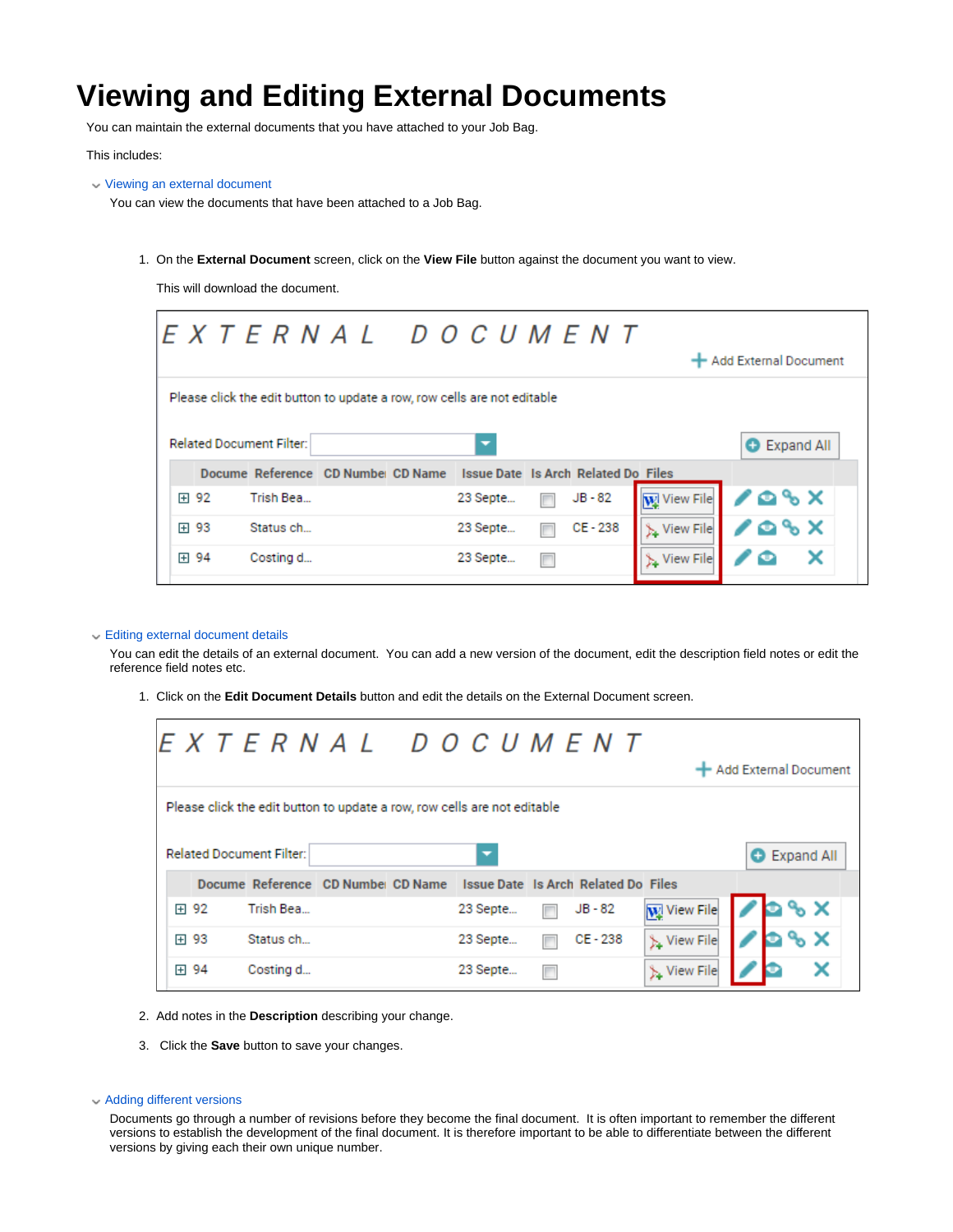1. Click on the **Edit Document Details** button and click on the **Add Version** button to add a new version of the document.

| 92                                    | EXTERNAL DOCUMENT               |               |      |
|---------------------------------------|---------------------------------|---------------|------|
| <b>Versions</b><br><b>Add Version</b> |                                 |               |      |
| <b>Version</b>                        | <b>File Name</b>                | <b>Status</b> |      |
|                                       | Trish Beauty Spa Requirements.d |               | 図画コメ |

2. Drag and drop the file you want to attach onto the **Document Upload** dialog, and then select **Upload**.

#### Deleting documents

It is possible to delete External Documents if you uploaded the wrong file, uploaded a duplicate, or if you uploaded it to the wrong job.

- 1. Click on the **Edit Document Details** button.
- 2. Click the **Delete this line** button against the document you want to remove and select **Yes** to delete the line.

| Campaign:                   |                              |                                     | Client: Trish Beauty Spa - Heidelberg |
|-----------------------------|------------------------------|-------------------------------------|---------------------------------------|
| Related Document: {Job Bag} |                              |                                     | Product: Nail Promotion               |
| Reference:                  | Client Budget Agreement.docx | CD Number:                          |                                       |
| Deadline:                   |                              | CD Name:                            |                                       |
|                             |                              | Is Visible To Client Portal User: n |                                       |
|                             |                              | Is Visible To Supplier Portal User: |                                       |
| Description:                |                              |                                     |                                       |
|                             |                              |                                     |                                       |
|                             |                              |                                     |                                       |
| <b>Versions</b>             |                              |                                     |                                       |
| + Add Version               |                              |                                     |                                       |
| <b>Version</b>              | <b>File Name</b>             | <b>Status</b>                       |                                       |
|                             | Client Budget Agreement.docx |                                     | 図画コス                                  |
|                             |                              |                                     |                                       |
|                             |                              |                                     |                                       |
|                             |                              |                                     |                                       |

The document is removed from the **External Document** screen.

### Replacing documents

If you have made an error on a document or uploaded the wrong file, you can replace it.

Although you cannot edit the document in Chase, you are able to replace it with a correct document from external sources. You first need to make the changes to the document before you can replace the original document that has been uploaded in Chase. Alternatively, you can save it as a later version so that you keep track of any changes made to the file or document.

1. Click on the **Edit Document Details** button against the document you want to edit.